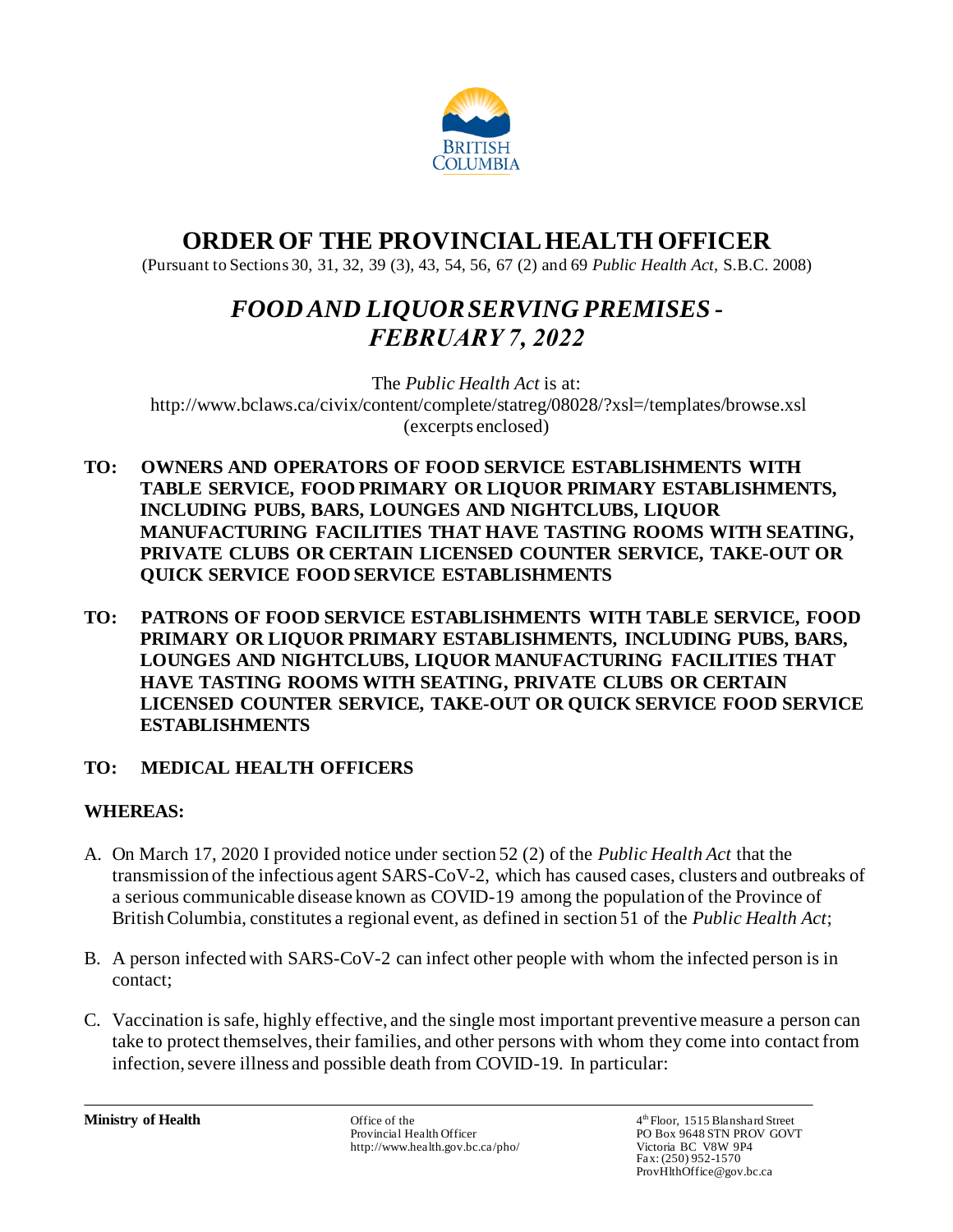- (a) the vaccines available in British Columbia, in company with other protective and preventive measures, provide protection against infection and are highly effective in protecting against severe illness, hospitalization, intensive care unit (ICU) admission and death across all eligible age groups, with illness being mostly milder in vaccinated people who become infected than in unvaccinated people;
- (b) most British Columbians who have received their primary course of vaccine (two doses) have strong and durable protection against severe illnessfrom SARS-CoV-2 resulting from the extended interval between dose one and dose two that is being utilized in British Columbia; in addition, a new vaccine is now being offered which only requires one dose to be effective, and booster doses are being implemented in order to reinforce the protection afforded by vaccination; and
- (c) a full course of vaccine provides more effective and durable protection against infection and severe illness than natural immunity from prior COVID-19 infection alone, or natural immunity in combination with a single-dose of vaccine;
- D. Vaccines, which prevent or reduce the risk of infection with SARS-CoV-2, have been and continue to be readily available in British Columbia and while substantial progress has been made in vaccinating the population of British Columbia 12 years of age and older, and children aged 5 to 11 years of age are now being vaccinated, a portion of the public remains unvaccinated and there are communities where vaccination rates are low;
- E. Communities with low vaccination rates have experienced rapid spread of SARS-CoV-2, causing serious illness and increases in hospitalizations and ICU admissions, primarily in unvaccinated people. By contrast, communities with high vaccination rates have seen corresponding less serious illness and lower per capita hospitalization, ICU admission and death rates;
- F. Unvaccinated people are at greater risk than vaccinated people of being infected with SARS-CoV-2, and unvaccinated people who are infected experience significantly higher rates of hospitalization, ICU-level care and invasive mechanical ventilation, complications and death when compared with vaccinated people. Unvaccinated people are also at higher risk of transmitting SARS-CoV-2 to other people, including vaccinated people;
- G. People who are vaccinated can be infected with SARS-CoV-2 but experience less severity of illness than unvaccinated people, especially in younger populations. Vaccinated persons who contract COVID-19 can transmit SARS-CoV-2 but are generally contagious for shorter periods of time, are less symptomatic, and are less likely to transmit SARS-CoV-2, when compared to unvaccinated infected persons;
- H. The ongoing incidence of COVID-19 and serious health consequences that result has been exacerbated over time, first by the arrival of the highly transmissible Delta variant of SARS-CoV-2, which caused significantly more rapid transmission and increased severity of illness, particularly in younger unvaccinated people, than earlier variants, and now by the arrival of the even more transmissible Omicron variant, which is responsible for a surge in infections, and is now the dominant strain of SARS-CoV-2 circulating in the province;
- I. Absent vaccination, British Columbia would be in a far more challenging situation than the fragile balance our current immunization rates have provided, but the transmissibility of the Delta and Omicron variants means that higher vaccination rates than previously expected are now required to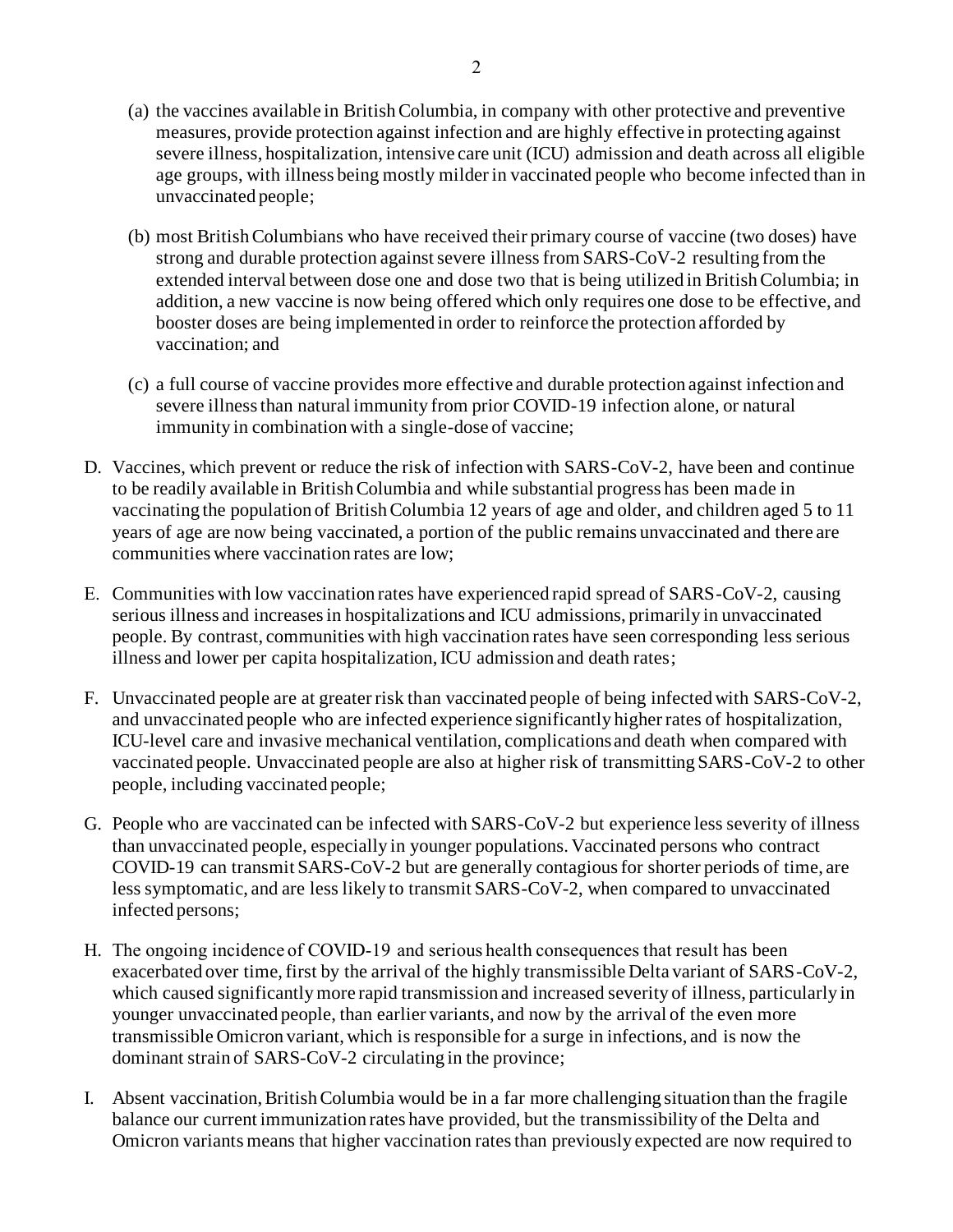maintain this balance, mitigate transmission, reduce case numbers and serious outcomes, and most importantly given the high case rates we are presently experiencing with Omicron, reduce the burden on the healthcare system, particularly hospital and ICU admissions going forward;

- J. The emergence of the Omicron variant, which is leading to significant surges in infection and hospitalizations in British Columbia and in other jurisdictions worldwide, underlines the importance of vaccination in protecting the population and in removing the conditions which foster the development of variants which pose ever greater threats to public health;
- K. Further, vaccinated people who are infected with SARS-CoV-2, including the Omicron variant, have been shown to have high levels of protection against severe illness, to experience shorter infectious and symptomatic periods, and to recover from COVID-19 faster than similarly situated unvaccinated people, which, in turn, reduces the risk of transmission to their close contacts and co-workers and minimizes the disruption caused by absenteeism, all of which supports the continued provision of essential services in particular, and the orderly functioning of society as a whole.
- L. Preserving the ability of the public health and health care systems to protect and care for the health needs of the population, including providing care for health needs other than COVID-19, is critical. High incidence of transmission and illness in one or more regions have spill-over effects on health care delivery across the province, including in critical care and surgical services. Our public health and health care systems are currently experiencing severe stress, and are stretched beyond capacity in their efforts to prevent and respond to illness resulting from the transmission of COVID-19 in the population;
- M. Both the public health and the health care systems are using disproportionate amounts of their resources in their efforts to prevent and respond to COVID-19 due to transmission of SARS-CoV-2 across the province, and to provide care for those with COVID-19, who can be quite ill, require high levels of care and be hospitalized for long periods of time, which situation is exacerbated by the care needs of unvaccinated people who comprise a substantial proportion of those who require hospitalization and ICU admission;
- N. While people who have contracted SARS-CoV-2 may develop some natural immunity for a period of time following infection, the strength and duration of that immunity varies depending on a multitude of factors, including which variant they were infected with and severity of infection. The risk of reinfection and hospitalization is significantly higher in people who remained unvaccinated after contracting SARS-CoV-2 than in those who are vaccinated post-infection. Vaccination, even after infection, remains an important measure to protect against reinfection by providing a stronger immune response that is known to be effective for a longer period of time than immunity arising from infection;
- O. People over 70 years of age, and people with chronic health conditions or compromised immune systems, are particularly vulnerable to severe illness, hospitalization, ICU admission, and death from COVID-19, even if they are vaccinated;
- P. Children under 12 are included among the members of the community who are more likely to be infected because children in the 5-11 age group have only recently become eligible for their second dose of vaccine, and children under the age of 5 will remain unprotected from infection until a vaccine is available for them;
- Q. Adults and children who are either particularly vulnerable to infection with SARS-CoV-2, or too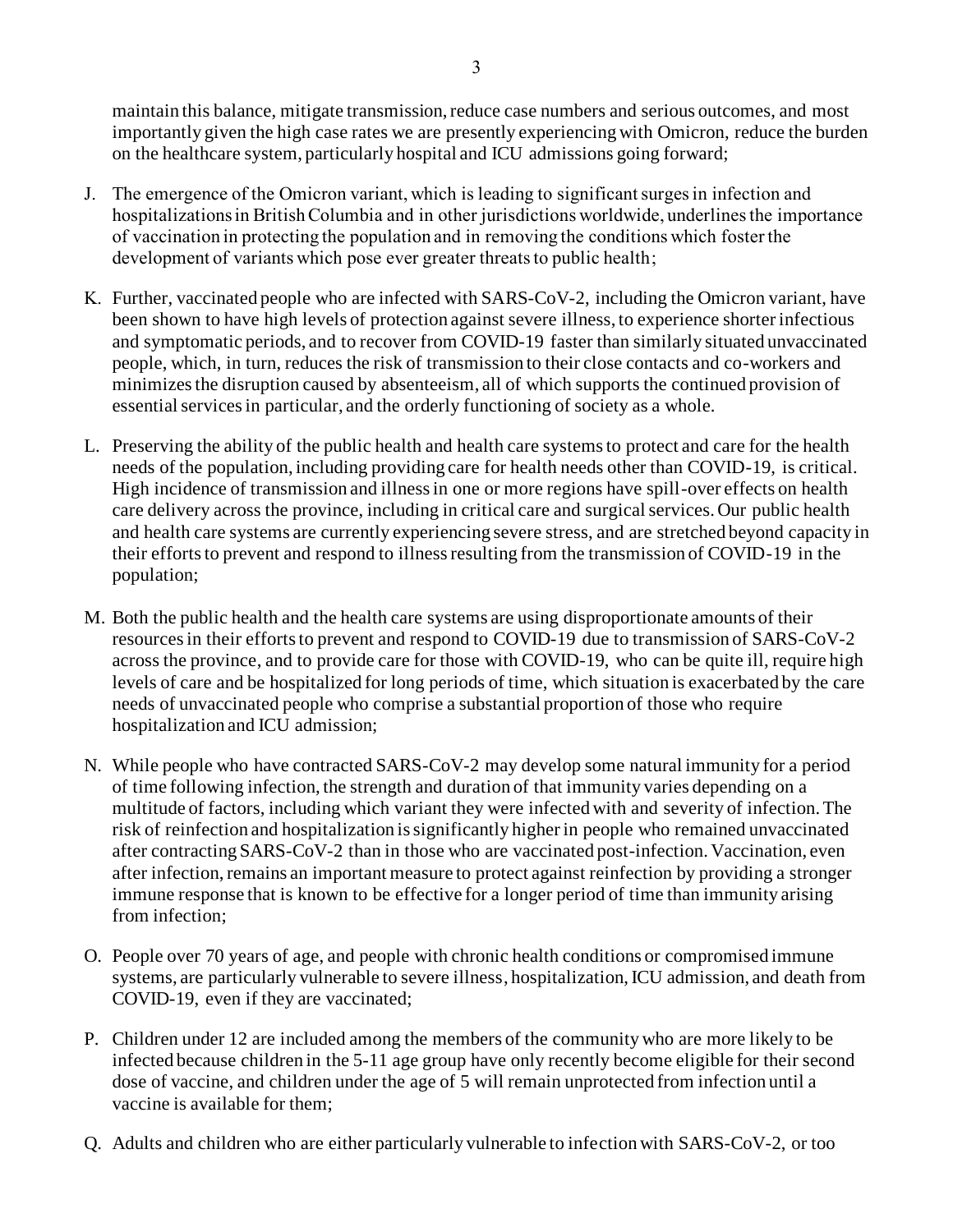young to be immunized, depend upon the people with whom they come into contact to protect them from the risk of infection;

- R. Unvaccinated people in close contact with other people promotes the transmission of SARS-CoV-2 to a greater extent than vaccinated people in the same situations, which, in turn, increasesthe number of people who develop COVID-19 and become seriously ill. In particular, social mingling, particularly when coupled with the consumption of alcohol which increases risky behavior, is associated with increases in the transmission of SARS-CoV-2;
- S. Programs that require proof of vaccination have been shown to increase vaccination uptake in populations, thereby reducing the public health risk of SARS-CoV-2 and the burden of COVID-19 illness on the public health system, health care system and society as a whole;
- T. There are difficulties and risks in accommodating a person who is unvaccinated, since there is no other measure that is as effective as vaccination in reducing the risk of contracting or transmitting SARS-Co-2, and the likelihood of experiencing severe illness, hospitalization, ICU admission and death if infected;
- U. I have considered and continue to consider based on the currently available generally accepted scientific evidence whether other measures, such as natural immunity, PCR testing or rapid antigen testing, are as effective as vaccination in reducing the risk of transmission SARS-Co-2 or the severity of illness if infected;
- V. Routine COVID-19 testing of asymptomatic people is not recommended in British Columbia. Polymerase chain reaction (PCR) testing capacity is reserved for people who have symptoms of COVID-19 and are either at risk of more severe disease and currently eligible for treatment, or live or work in high-risk settings, such as health care workers. Rapid antigen testing requires higher virus levels in the sample to detect and report a positive result and, therefore, has a higher risk of providing a false negative result and is less accurate and reliable than PCR testing.
- W. Rapid antigen testing is not a substitute for vaccination and is most useful when used for symptomatic people in specific settings in which additional layers of protection are needed to protect people at higher risk of serious outcomes of COVID-19, such as in long-term care facilities, and then followed up with confirmatory PCR testing for positive tests, and when used in remote communities where obtaining results of PCR testing may be delayed;
- X. There are clear, objective criteria for determining whether a person has a medical deferral to a COVID-19 vaccination, and very few people fall into this category;
- Y. Various options for establishing vaccine status, including in paper and online format, are readily available to members of the public;
- Z. The Omicron variant has introduced uncertainty into the course of the pandemic, and the rapid rise in infection, hospitalization and ICU admission rates in British Columbia have led me to conclude that unless measures are kept in place to temper the extent of transmission, reduce severity of disease and to continue to incentivize vaccination, there is a strong likelihood that the highly-transmissible nature of Omicron will cause serious illness among a sufficient proportion of the public to overwhelm the Province's health care system, which is already operating beyond capacity;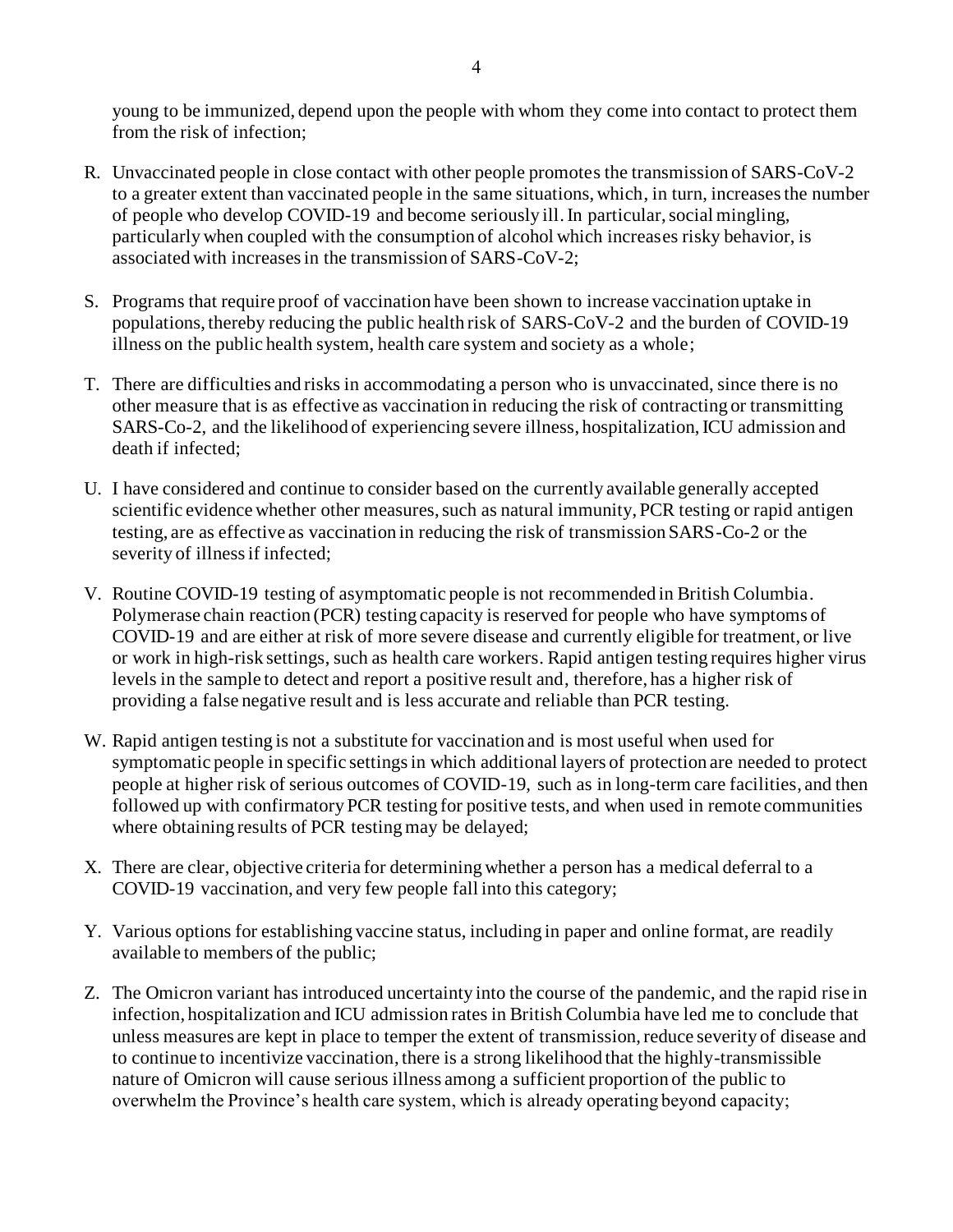- AA. I recognize the societal effects, including the hardships, which the measures which I have and continue to put in place to protect the health of the population have on many aspects of life, and, with this in mind, continually engage in a process of reconsideration of these measures, based upon the information and evidence available to me, including infection rates, sources of transmission, the presence of clusters and outbreaks, the number of people in hospital and in ICU, deaths, the emergence of and risks posed by virus variants of concern, vaccine availability, immunization rates, the vulnerability of particular populations and reports from the rest of Canada and other jurisdictions, with a view to balancing the interests of the public, including constitutionally protected interests, against the risk of harm to public health created by the mingling of people in food and liquor serving premises and the presence of unvaccinated persons;
- BB. I further recognize that constitutionally protected interests include the rights and freedoms guaranteed by the *Canadian Charter of Rights and Freedoms*, including specifically freedom of religion and conscience, freedom of thought, belief, opinion and expression, and the right not to be deprived of life, liberty or security of the person, other than in accordance with the principles of fundamental justice. I understand that making decisions about whether to get vaccinated may engage these rights and freedoms. However, these rights and freedoms are not absolute and are subject to such reasonable limits prescribed by law as can be demonstrably justified in a free and democratic society, which includes proportionate, precautionary and evidence-based measures, including vaccination, to prevent loss of life, serious illness and disruption of our health system and society;
- CC. When exercising my powers to protect the health of the public from the risks posed by COVID-19, I am aware of my obligation to choose measures that limit the *Charter* rights and freedoms of British Columbians less intrusively, and to balance these rights and interests in a way that is consistent with the protection of public health. I have concluded that the measures which I am putting in place in this Order are proportionate, rational and tailored to address the risk, and are neither arbitrary, overbroad, nor grossly disproportionate in light of the need to protect public health at this time. In my view, any limits on constitutionally protected rights and freedoms arising from this Order, are proportionate and reasonable in the interests of protecting public health, and there are no other reasonable alternatives that would provide the same level of protection for the population;
- DD. In addition, I recognize privacy interests and the interests protected by the *Human Rights Code*, and have taken these into consideration when exercising my powers to protect the health interests of members of the public from the risk created by being in contact with unvaccinated persons in food or liquor serving premises, particularly with the arrival of the Omicron variant in the province;
- EE. I am also mindful that the volume of requests for reconsideration of my Orders, and the time and expertise which considering them entails, has become beyond my capacity and that of my office and team of medical health officers to manage, and is using resources which are better directed at assessing and responding to the protection of the public as a whole;
- FF. For certainty, this Order is not directed at food or liquor serving premises which are located in airports or at BC Ferries terminals or on BC ferries; designated onsite liquor retail and dedicated sampling room areas without seating attached to a liquor manufacturing facility; a person providing or collecting take-out food or liquor; a person who deliversfood or liquor to, or who receives food or liquor in a place other than a food service establishment or liquor serving premises; unlicensed counter service, take-out or quick service food service establishments without table service; licensed counter service take-out or quick service food service establishments without table service which do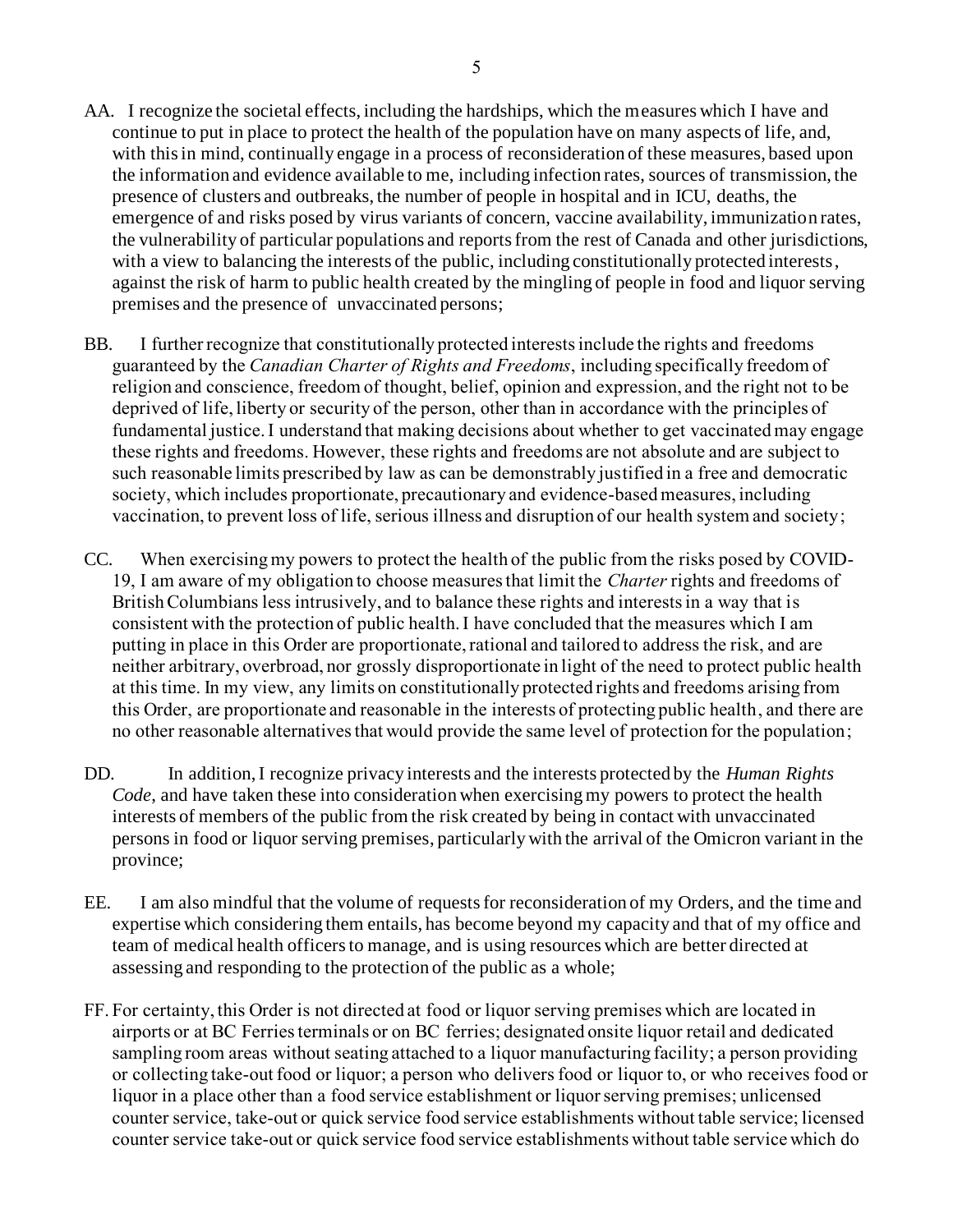not sell liquor for consumption on the premises; unlicensed self-serve food areas; food courts and food trucks; drive-through food service establishments; cafeterias in grocery stores; hospitals; licensed care facilities; assisted living residences; independent living facilities; correctional facilities; industrial camps; public or independent schools; post-secondary institutions;workplace cafeterias; cafeterias for resident students attending educational institutions; or other places in which food or liquor is served to residents, rather than to the general public.

## **THEREFORE, I have reason to believe and do believe that**

- (a) the continued presence of unvaccinated people in the population, more so in some age groups and some communities where vaccination rates continue to be low, coupled with the emergence of the highly transmissible Omicron variant, poses a risk to the health of the population, threatens the capacity of the public health and health care systems to address the health care needs of the population, and constitutes a health hazard;
- (b) in order to protect the health of the public and the public health and health care systems, it is necessary for me to keep in place preventive measures to reduce the risk of the transmission of SARS-CoV-2 in food and liquor serving premises, which could lead to widespread infection and serious illness and overwhelm the public health and the health care systems;
- (c) it is in the public interest for me to proceed on a precautionary basis to exercise the powers in sections 30, 31, 32, 39, 54, 56, 67 (2) and 69 of the *Public Health Act* **TO ORDER** as follows:

## **THIS ORDER**

## **A. REPEALS AND REPLACES MY ORDER MADE ON JANUARY 17, 2022 WITH RESPECT TO FOOD AND LIQUOR SERVING PREMISES,**

# **B. CONFIRMS MY VARIANCE OF NOVEMBER 12, 2021,**

# **C. APPLIES THAT VARIANCE TO THIS ORDER**

## **Definitionsin this Order:**

**"catering partner"** means a person with a permit to operate a food service establishment, including a food truck, issued under the Food Premises Regulation, who prepares food which is readily available and deliverable at the food service establishment and supplies it to an operator of a liquor primary establishment;

**"catering partner agreement"** means an agreement between a catering partner and an operator for the supply of food, and includes details about the food and the protocols for taking orders from patrons, serving food to patrons and receiving payment from patrons on the premises;

**"food service establishment"** has the same meaning as in the Food Premises Regulation;

**"full meal service"** means offering a wide variety of food items, which may include appetizers, main courses and desserts, but not just appetizers, tapas or desserts or snacks such as popcorn, nuts or chips;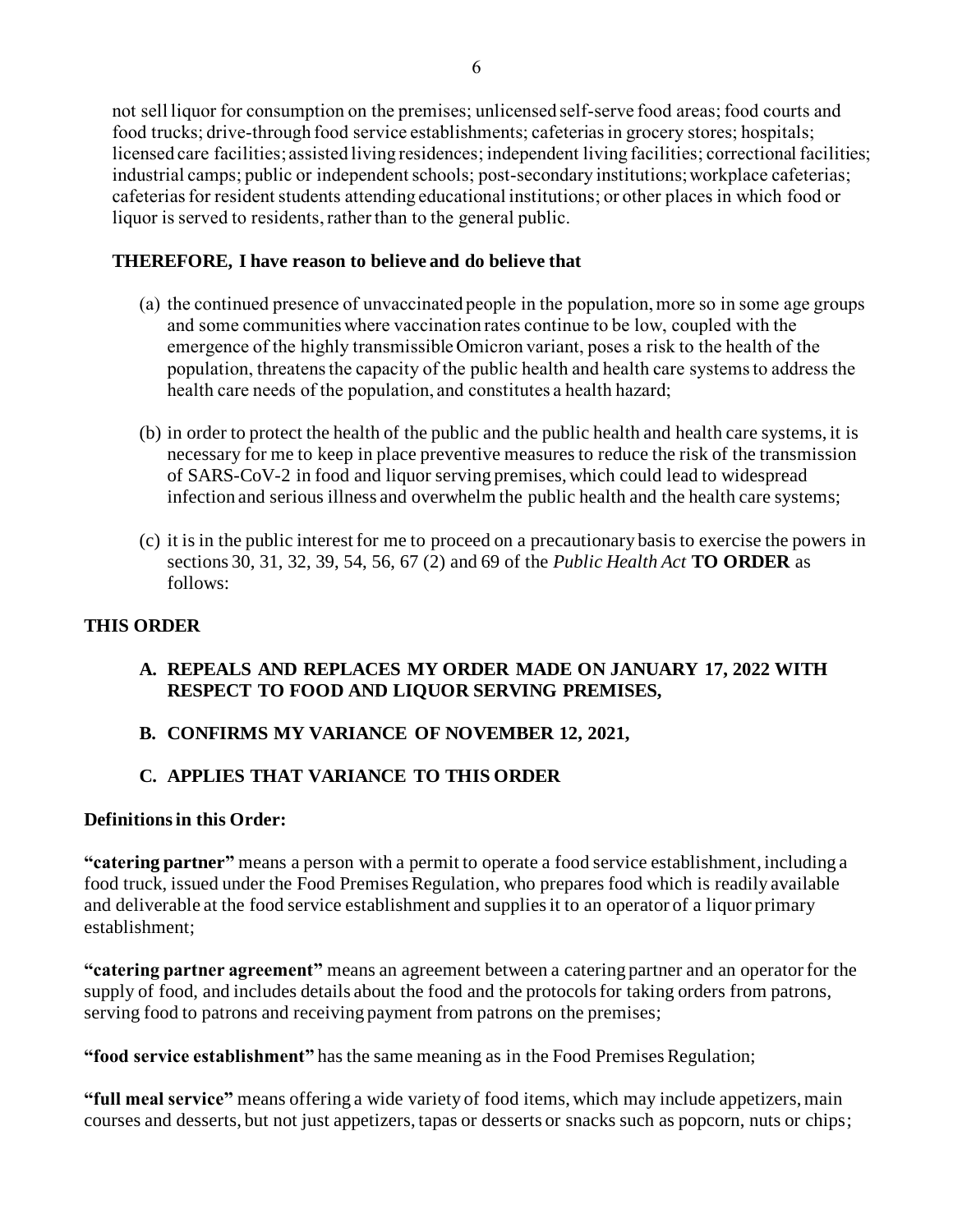**"life cycle event"** means a significant event in a person's life, including a birth, a birthday, a coming of age, an engagement, an upcoming marriage, a promotion, the receipt of an award, a retirement or a celebration of life;

**"nightclub"** means a liquor primary establishment at which the main activities are selling liquor and providing music to which patrons can dance;

**"operator"** means a person who operates a premises**;**

**"party"** means another person or other persons who accompany a person to a food or liquor serving premises;

**"patron"** means a person who is present as a customer on premises, but does not include an owner, operator or member of staff;

**"premises"** includes both the inside and outside area of a place being operated as a

- (a) a food service establishment with table service, including a buffet with table service, or a cafe,
- (b) a food primary or liquor primary establishment, including a pub, bar, lounge, nightclub, liquor manufacturing facility that has a tasting room with seating, or a private club; or
- (c) a licensed counter, take-out or quick service food service establishment without table service which sells liquor for consumption on the premises;

**"physical barrier"** means a barrier which is designed, installed and maintained in accordance with WorkSafeBC guidance at [https://www.worksafebc.com/en/resources/health-safety/information](https://www.worksafebc.com/en/resources/health-safety/information-sheets/covid-19-health-safety-designing-effective-barriers?lang=en)[sheets/covid-19-health-safety-designing-effective-barriers?lang=en](https://www.worksafebc.com/en/resources/health-safety/information-sheets/covid-19-health-safety-designing-effective-barriers?lang=en);

**"table service"** includes providing any of the following services:

- (a) taking a reservation from a patron;
- (b) greeting a patron at the entrance, seating a patron, or providing any other hosting services;
- (c) providing a place setting at a table, in a booth or at a counter for a patron;
- (d) providing a menu to a seated patron;
- (e) providing water to a seated patron;
- (f) taking a food or drink order from a seated patron:
- $(g)$  serving food or drink, or providing condiments to a seated patron;
- (h) re-filling a drink for a seated patron;
- (i) clearing dishes, glasses, cups or cutlery after use by a patron while a patron is still at the table;
- (j) taking payment from a patron after a meal;
- (k) taking payment from a patron at their seat;
- (l) providing service to a patron other than from behind a counter;
- (m) providing any other service to a patron at their seat;

**"variance"** means the *Variance of Gatherings and Events & Food and Liquor Serving Premises Orders to Suspend Reconsideration re Proof of Vaccination – November 12, 2021*.

#### **A. LIQUOR PRIMARY ESTABLISHMENTS WHICH DO NOT PROVIDE FULL MEAL SERVICE IN-HOUSE**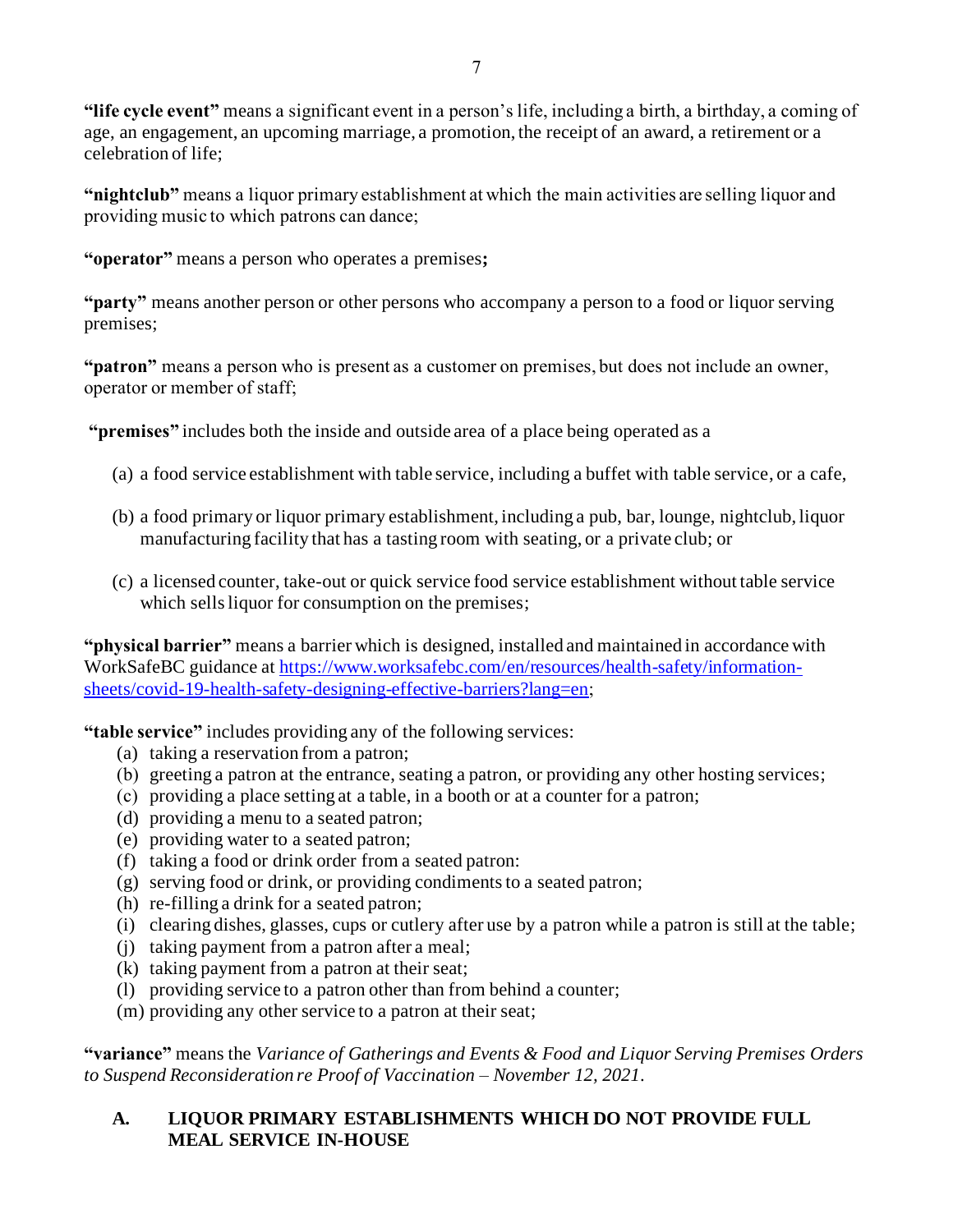- 1. For certainty, this Part does not apply to a licensed counter service, take-out or quick service food service establishment where liquor is sold for consumption on the premises.
- 2. Liquor primary establishmentswhich do not provide full meal service in-house must be closed, unless they comply with the requirements in Parts B, C and D.
- 3. A person must not operate a liquor primary establishment which does not provide full meal service in-house, unless the premises are operated in compliance with Parts B, C and D.
- 4. No person may be present as a staff member or a patron in a liquor primary establishment which does not provide full meal service in-house, unless the premises are operated in compliance with Parts B, C and D.

#### **B. LIQUOR PRIMARY ESTABLISHMENTS WITH FULL MEAL SERVICE PROVIDED BY A CATERING PARTNER**

- 1. Liquor primary establishmentswhich do not provide full meal service in-house may be open for business if
	- (a) the operator has entered into a catering partner agreement with one or more catering partners for the purpose of offering full meal service to patrons,
	- (b) full meal service is offered to patrons on the premises,
	- (c) menus are provided to patrons on the premises,
	- (d) meal orders are taken from patrons on the premises,
	- (e) meals are served to patrons on the premises,
	- (f) payment is received from patrons on the premises.
- 2. There must be sufficient seating and tables or counters on the premisesto permit patrons to consume full meals on the premises.
- 3. Patrons must be made aware that full meal service is offered on the premises.
- 4. The operator must maintain a record of the sale of meals to patrons on the premise and must provide those records to an enforcement officer on request.
- 5. The operator must maintain a copy of all catering partner agreements on the premises and must provide them to an enforcement officer on request.
- 6. The operator of a liquor primary establishment with full meal service provided by a catering partner, other than a nightclub, may cease full meal service no more than 3 hours before ending liquor service.
- 7. For certainty,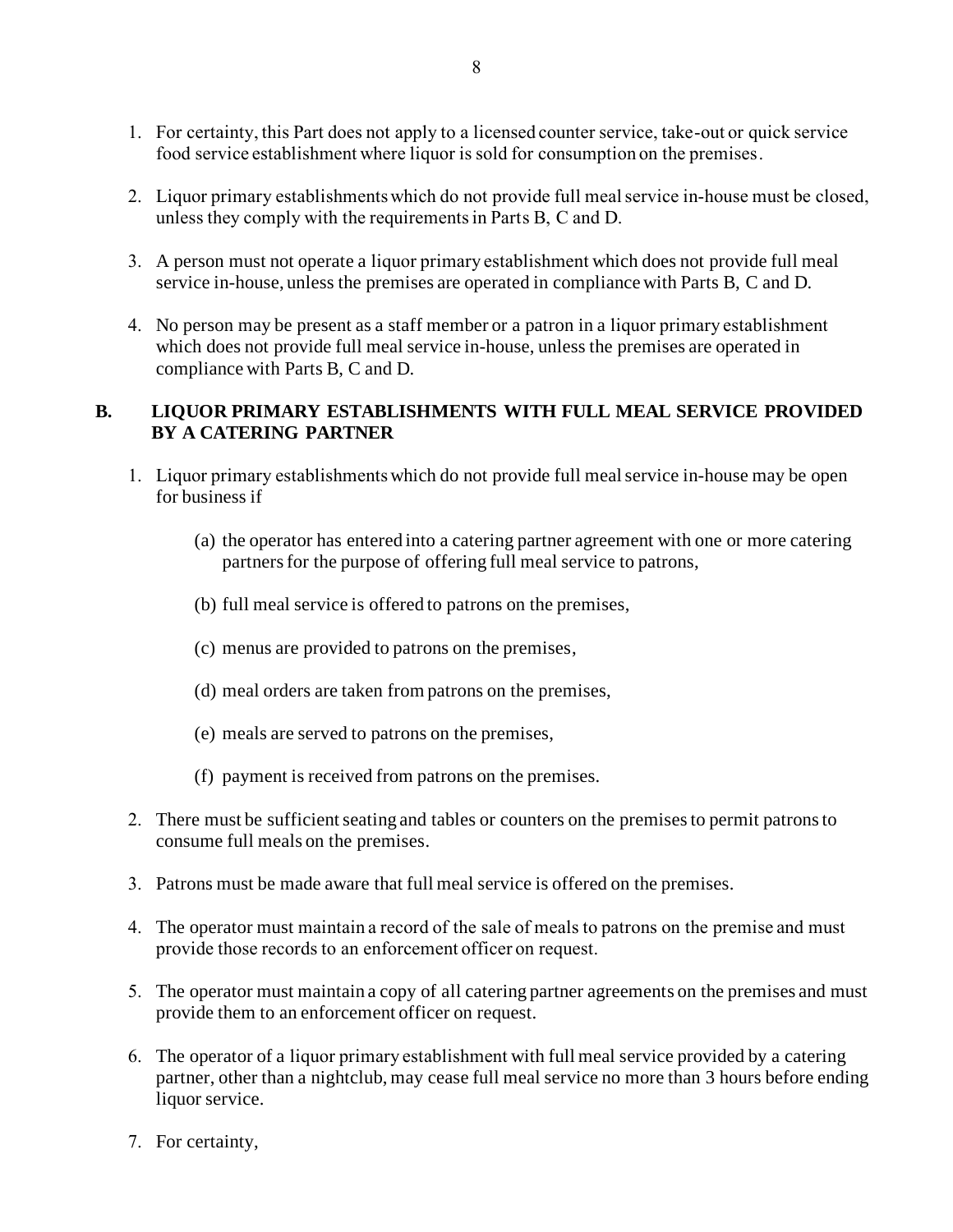- (a) the operator of a nightclub which offers full meal service provided either in-house or by a catering partner must not permit patrons to dance on the premises, and
- (b) a patron of a nightclub which offers full meal service provided either in-house or by a catering partner must not dance on the premises.

#### **C. FOOD SERVICE ESTABLISHMENTS WITH TABLE SERVICE, FOOD PRIMARY OR LIQUOR PRIMARY ESTABLISHMENTS INCLUDING PUBS, LIQUOR MANUFACTURING FACILITIES THAT HAVE TASTING ROOMS WITH SEATING OR PRIVATE CLUBS**

- 1. For certainty, this Part does not apply to a counter, take-out or quick service food service establishment without table service.
- 2. An operator must not operate a food service establishment with table service, or a food primary or liquor primary establishment, including a pub, liquor manufacturing facility that has a tasting room with seating, or a private club, except in compliance with the provisions of this Part and Part D.
- 3. The operator must take steps to prevent the congregation of patrons outside the premises, such as by taking reservations and requesting patrons to remain in their cars or elsewhere until notified by telephone or an App that there is seating available for them on the premises.
- 4. The operator must assess the premises for places where patrons may congregate and put in place measures to avoid congregation.
- 5. There must be sufficient seating for patrons on the premises, whether at a table, in a booth or at a counter.
- 6. In licensed premises, other than private clubs or tasting rooms with a liquor manufacturer licence, patrons must be assigned to a table, booth or counter and shown to their seats.
- 7. Patrons must stay in the seat to which they are assigned, or at which they seat themselves, and must not move from table to table or mingle with patrons from other parties when not seated.
- 8. No more than 6 patrons may be seated at a table, unless the party consists of one parent and the person's minor children, or one set of parents and their minor children.
- 9. Liquor may only be served to a patron who is seated, other than in private clubs or tasting rooms with a liquor manufacturer licence.
- 10. Patrons must remain seated, other than in private clubs or tasting rooms with a liquor manufacturer's licence, except
	- (a) to use a self- serve food or drink station,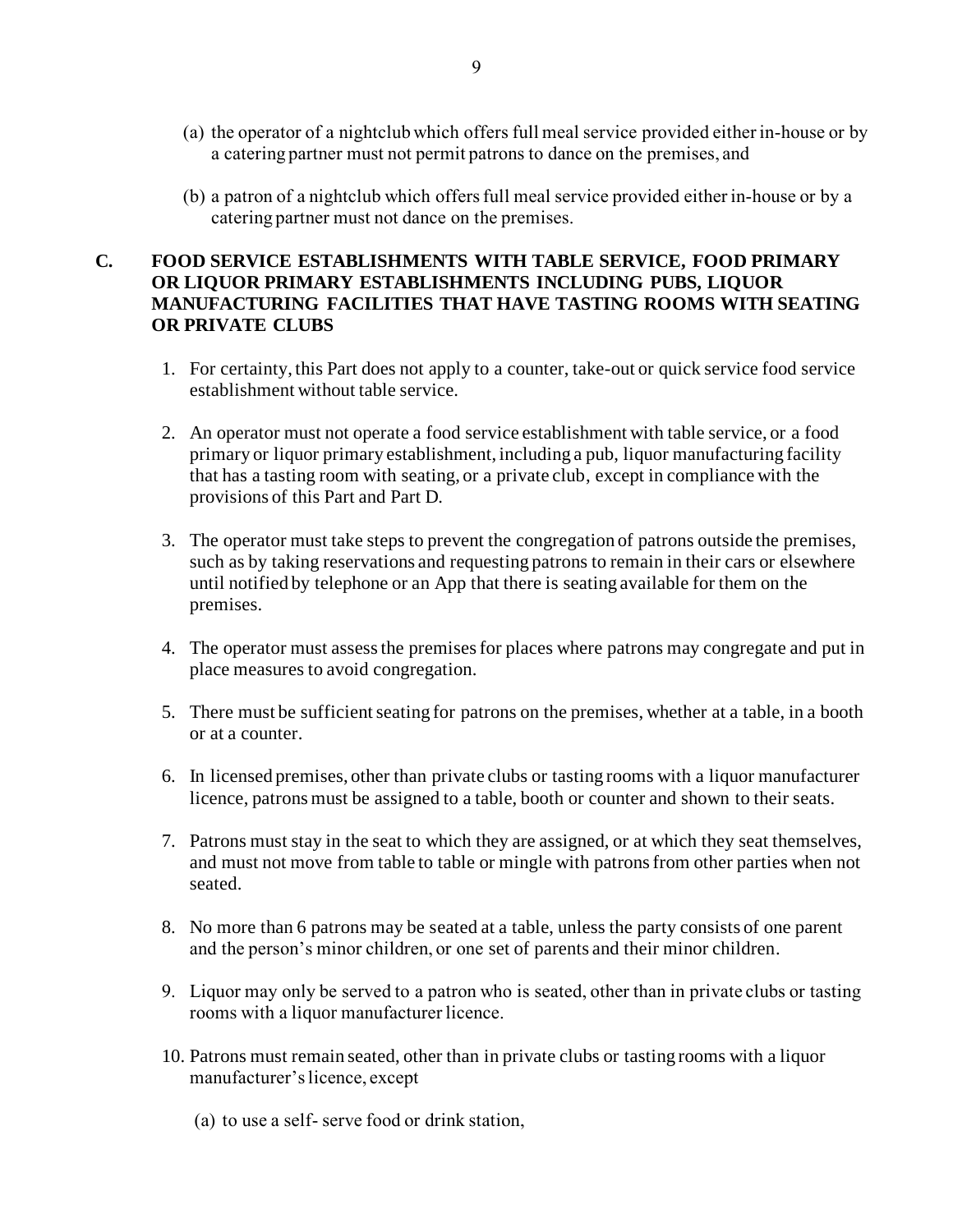- (b) use a self-serve lottery ticket dispenser,
- (c) pay at a pay station,
- (d) to use a juke box,
- (e) to use an arcade game,
- (f) use washroom facilities,
- (g) to provide assistance to another person who requires care or first aid,
- (h) when leaving the premises, or
- (i) for the purpose of doing any of the following with a maximum of five other persons who are in the same party as the patron and who are seated with the patron:
	- (i) play pool, billiards, snooker, or darts; or
	- (ii) bowl, if there is a bowling alley on the premises.
- 11. There must be a distance of two metres between the backs of the seats of patrons seated at adjacent tables or booths, even if members of the same party are seated at adjacent tables or booths, unless the adjacent tables or booths are separated by physical barriers.
- 12. There must be two metres between patrons seated at a counter, unless the patrons are in the same party or they are separated by physical barriers.
- 13. If there is a self-serve food or drink station on the premises,
	- (a) hand washing facilities or alcohol-based sanitizers must be within easy reach of the station;
	- (b) signs reminding patrons to wash or sanitize their hands before touching self-serve food, drink or other items must be posted at the self-serve station; and
	- (c) high touch surfaces at the station, and utensils that are used for self-serve, must be frequently cleaned and sanitized.
- 14. If there are physical barriers between tables or booths or seats at a counter, the tops and bottoms of the physical barriers must be positioned so that the physical barriers block the transmission of droplets, produced by breathing, talking, coughing or sneezing, between patrons who are seated at adjacent tables, booths or seats at a counter.
- 15. Dance floors must be closed with physical barriers or occupied with tables.
- 16. Patrons must not dance on the premises.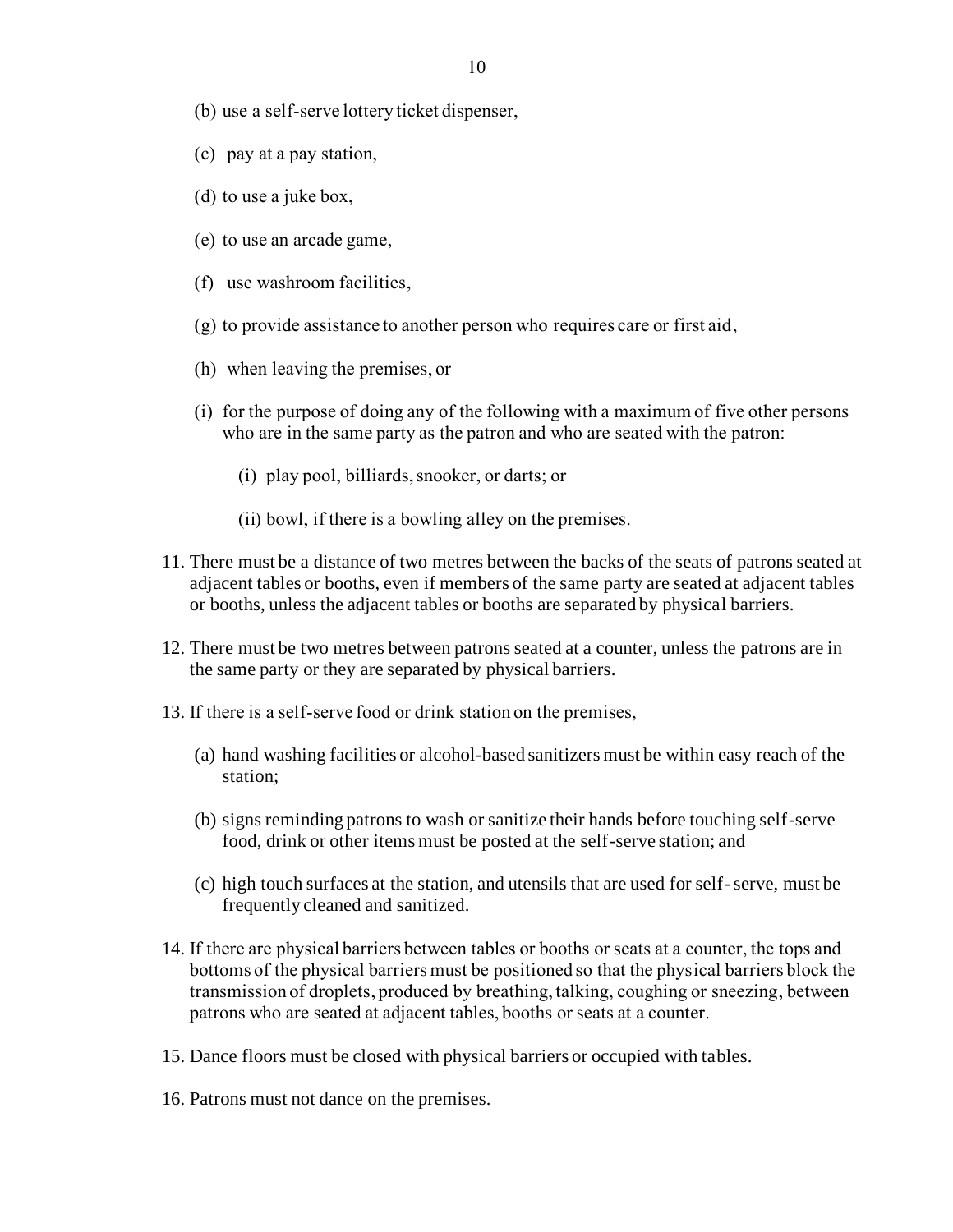- 17. There must be a sufficient number of staff on the premises, other than private clubs or tasting rooms with a liquor manufacturer's licence, to ensure that
	- (a) patrons remain seated,
	- (b) no more than 6 patrons are seated at a table, unless the party consists of one parent and the person's minor children, or one set of parents and their minor children, and
	- (c) patrons comply with the *Face Coverings (COVID -19) Order.*
- 18. An operator must ensure that there is compliance with this Part.
- 19. Despite the *Gatherings and Events Order*, a person may celebrate a life cycle event in a food or liquor serving premises to which this Part applies, as long as the requirements of this Order are complied with.

#### **D. PROOF OF VACCINATION**

- 1. This Part does not apply to a patron under 12 years of age.
- 2. This Part applies to
	- (a) a premises to which Part C applies, and
	- (b) a licensed counter service, take-out or quick service food service establishment without table service which sells liquor for consumption on the premises
- 3. In this Part

**"exemption"** means a variance of this Order issued to a person under the *Public Health Act* on the basis of a medical deferral to a vaccination;

**"photo identification"** means one of the following:

- (a) a photo BC Services Card within the meaning of the Identification Card regulation;
- (b) a temporary or permanent driver's licence, issued by a government of a province of Canada;
- (c) a certificate of Indian Status;
- (d) a Métis Nation British Columbia citizenship and identification card;
- (e) a passport attesting to citizenship or other national status, issued by a government of any jurisdiction and including a photograph of the holder;
- (f) another form of identification, issued by a government of any jurisdiction, including a photograph of the holder;
- (g) a military identification card that is issued by a government of any jurisdiction, which includes a photograph of the holder;

#### **"proof of exemption" means**

(a) in the case of a person who is more than 18 years of age, photo identification and an exemption certificate;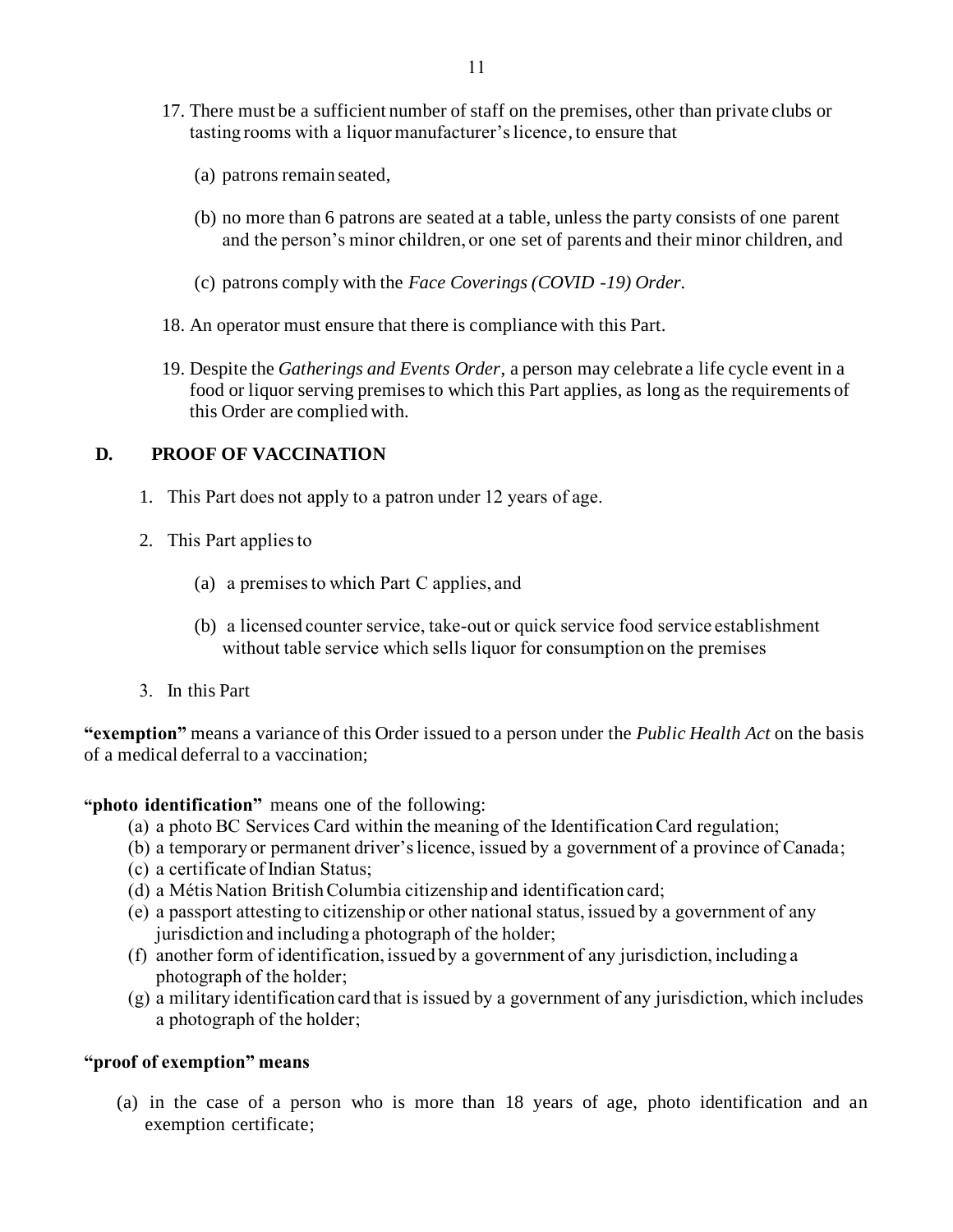(b) in the case of a person who is 18 years of age or younger, an exemption certificate.

#### **"proof of vaccination"** means

- (a) in the case of a person who is more than 18 years of age, photo identification and a vaccine card;
- (b) in the case of a person who is 18 years of age or younger, a vaccine card;

#### **"vaccinated"** means

- (a) with respect to a person 13 years of age or older to have received all doses of a vaccine or a combination of vaccines, but not including a booster dose, as recommended by
	- (i) the provincial health officer, with respect to vaccines approved for use in Canada by the department of the federal government responsible for regulating drugs, or
	- (ii) the World Health Organization, with respect to vaccines approved by the World Health Organization but not approved for use in Canada;
- (b) with respect to a person 12 years of age to have received one dose of a vaccine recommended by
	- (i) the provincial health officer, with respect to vaccines approved for use in Canada by the department of the federal government responsible for regulating drugs, or
	- (ii) the World Health Organization, with respect to vaccines approved by the World Health Organization but not approved for use in Canada;

**"vaccine"** means a vaccine intended for use in humans against SARS-CoV-2;

- **"vaccine card"** means proof in one of the following forms that the holder is vaccinated:
	- (a) electronic proof or a printed copy of an electronic proof,
		- (i) issued by the government in the form of a QR code, accessible through the Health Gateway online platform, and
		- (ii) showing the name of the holder;
	- (b) proof in writing, issued by the government for the purpose of showing proof of vaccination in accordance with orders of the provincial health officer made under the *Public Health Act*;
	- (c) proof, whether electronic or in writing, issued
		- (i) by the government of Canada or of a province of Canada, and
		- (ii) for the purpose of showing proof of vaccination in accordance with an order made in the exercise of a statutory power with respect to the protection of public health or the facilitation of international travel;
	- (d) in the case of an international visitor,
		- (i) proof, whether electronic or in writing, relied upon to enter Canada, and
		- (ii) the person's passport or photo identification;
		- 4. Subject to a direction by me, on the recommendation of a medical health officer, that this Part of the Order does not apply to a premisesin the geographic area of the province for which the medical health officer is designated, the following requirements apply to premises described in section 2:
			- (a) An operator must only serve patrons who are vaccinated or have an exemption and who have provided proof of vaccination or proof of exemption.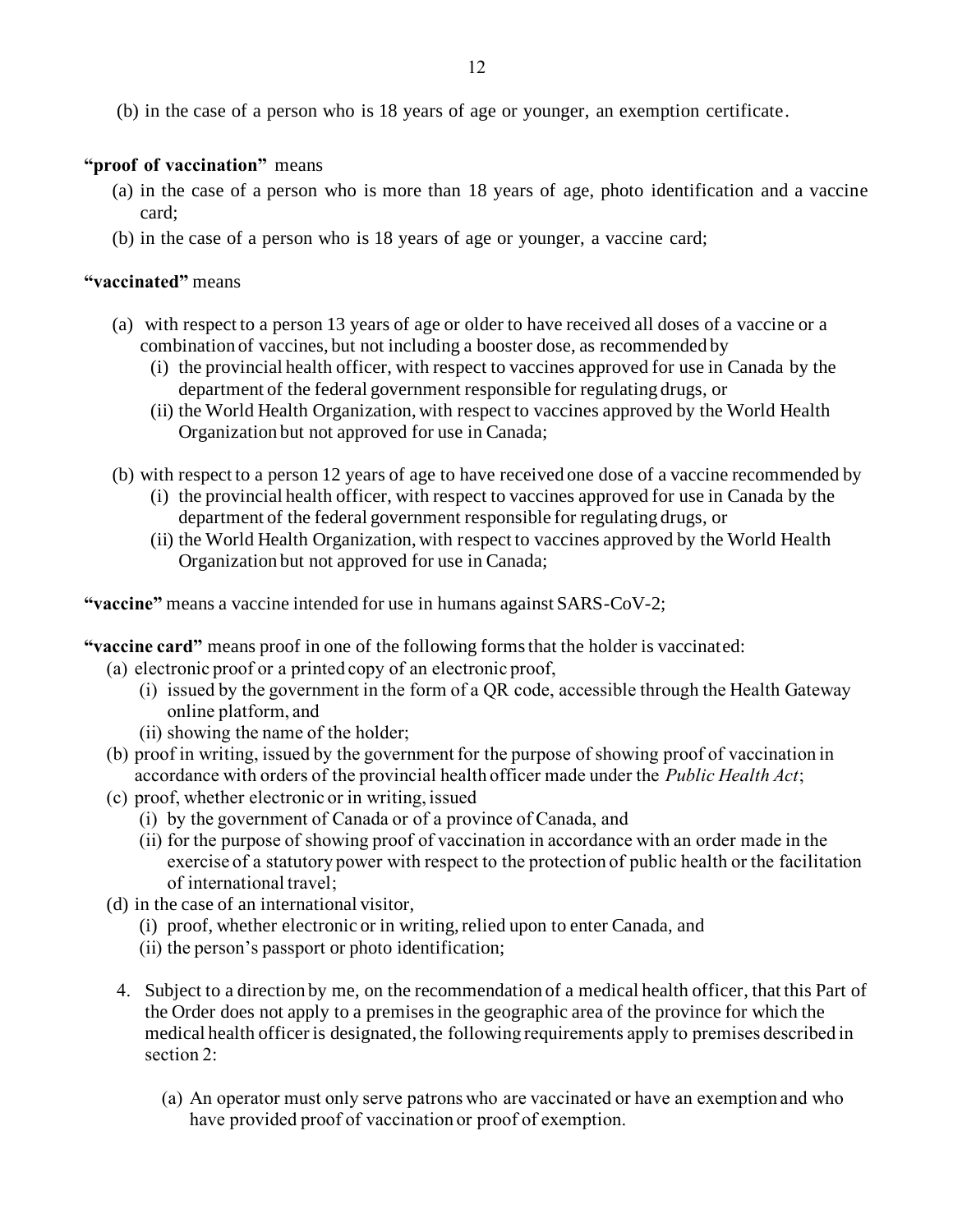- (b) A patron must be vaccinated or have an exemption and must provide an operator with proof of vaccination or proof of exemption in order to be served in a premises.
- (c) An operator must not permit a patron is not vaccinated or does not have an exemption and who has not provided the operator with proof of vaccination or proof of exemption to remain on the premises.
- (d) A patron who is not vaccinated or who does not have an exemption and who has not provided an operator with proof of vaccination or proof of exemption must not be on or remain on the premises.
- 5. An operator must scan the QR code on a vaccine card issued in Canada in order to determine whether a participant is vaccinated.
- 6. An operator must not scan the QR code with a tool other than a BC Vaccine Card Verifier App.
- 7. Subject to section 8, an operator must not retain proof of vaccination or proof of exemption, or use it for any purpose other than to confirm that a patron has been vaccinated or has an exemption, as required by this Order.
- 8. Despite section 7, with the written consent of a patron, an operator may keep a record of the fact that the patron has provided proof of vaccination or proof of exemption in compliance with this Part until this Order expires or is repealed, and the operator may rely upon this record to satisfy the requirements in this Part with respect to the service or presence of the patron on the premises.

## **E. PATRONS OF PREMISES TO WHICH PARTS C OR D APPLY**

- 1. A patron must not enter premises, or must leave premises, if so directed by the operator or a member of staff.
- 2. A patron must comply with the requirements or prohibitions in PartsC or D which apply to a premises, and with measures, guidance or direction from an owner, operator, or member of staff, intended to avoid the congregation of patrons, to implement the provisions of this Order and to ensure compliance with the *Face Coverings (COVID-19) Order.*

## **F. DELEGATION OF AUTHORITY TO THE MEDICAL HEALTH OFFICER**

Under the authority vested in me by section 69 of the *Public Health Act*, I delegate my authority under section 43 of the *Public Health Act* to the medical health officer for the geographic region of the province in which a person resides to receive, consider, and make a decision with respect to a request for reconsideration made by the person on the basis of a medical deferral to a vaccination, and to add conditions to or change conditions on an exemption, or to suspend or cancel an exemption.

#### **G. RELATED MEDICAL HEALTH OFFICERS ORDERS**

Recognizing that the risk differs in different regions of the province, and that medical health officers are in the best position to assess local circumstances and to determine whether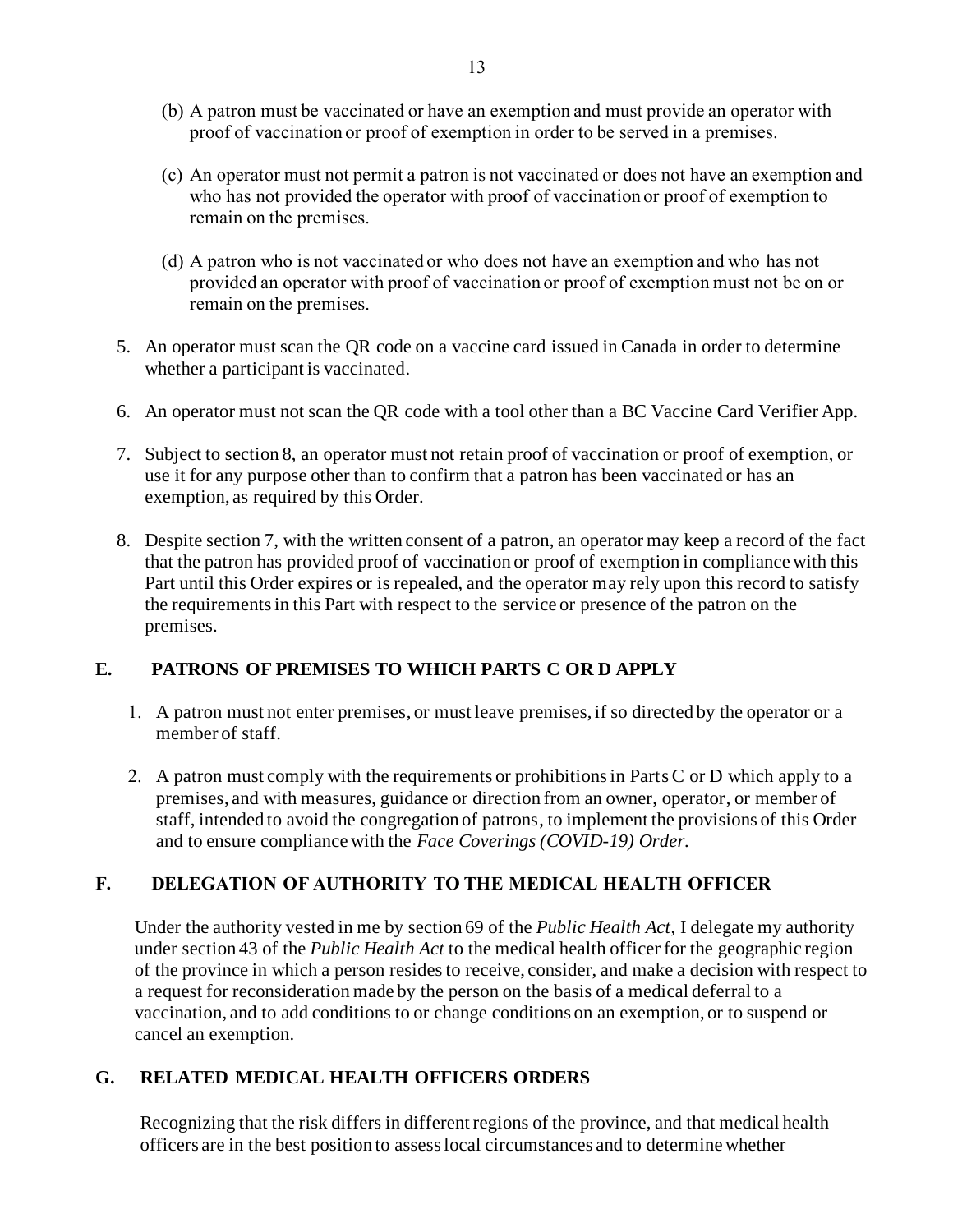additional or more restrictive steps need to be taken to reduce the risk of the transmission of COVID-19, **I FURTHER ORDER**:

- 1. A medical health officer may issue an order further to this Order, for the purpose of having the provisions of the order incorporated into this Order. An order may add further prohibitions, or impose more restrictive limitations or conditions, in the whole or part of the geographic area of the province for which the medical health officer is designated and, subject to section 2, the provisions of the order are incorporated into this Order when posted on my website. For certainty, a contravention of an order of a medical health officer issued further to this Order, and posted on my website, is a contravention of this Order.
- 2. While it is in force, a provision in an order made by a medical health officer further to this Order and posted on my website, which adds further prohibitions or imposes more restrictive limitations or requirements than this Order, applies in the whole or part of the geographic area of the province for which the medical health officer is designated, despite the provisions of this Order.

## **H. EXPIRY DATE(S)**

- 1. The Order, except Part D and those provisions of the Order which are relevant to Part D, expires at 11:59 P.M. on February 16, 2022.
- 2. Part D expires at 11:59 P.M. on June 30, 2022.

#### **I. VARIANCE, RECONSIDERATION AND REVIEW**

After weighing the interests of patrons and staff in food and liquor serving premises, against the interests of persons who are not vaccinated for reasons other than a medical deferral to vaccination, and taking into account the importance of protecting the health of patrons and staff, the stress under which the public health and health care systems are currently operating, and the impact this is having on the provision of health care to the population, the burden which responding to more clusters and outbreaks of COVID-19 would put on the public health system, the burden which responding to more patients with serious illness would place upon an already overburdened health care system, and the risk inherent in accommodating persons who are not vaccinated, and for the reasons set out in my Variance of November 12, 2021, posted on my website, I have decided, pursuant to section 54 (1) (h) of the *Public Health Act*, and in accordance with the emergency powers set out in Part 5 of the *Act*, to confirm the application of the Variance to this Order, and, in accordance with the Variance, will not be accepting requests for a reconsideration of this Order, except from an individual on the basis of a medical deferral to a vaccination.

A request for an exemption from providing proof of vaccination must be made on the basis that the health of the person would be seriously jeopardized if the person were to be vaccinated, and must follow the guidelines posted on the Provincial Health Officer's website [\(https://www2.gov.bc.ca/gov/content/health/about-bc-s-health-care-system/office-of-the](https://www2.gov.bc.ca/gov/content/health/about-bc-s-health-care-system/office-of-the-provincial-health-officer/current-health-topics/covid-19-novel-coronavirus)[provincial-health-officer/current-health-topics/covid-19-novel-coronavirus\)](https://www2.gov.bc.ca/gov/content/health/about-bc-s-health-care-system/office-of-the-provincial-health-officer/current-health-topics/covid-19-novel-coronavirus).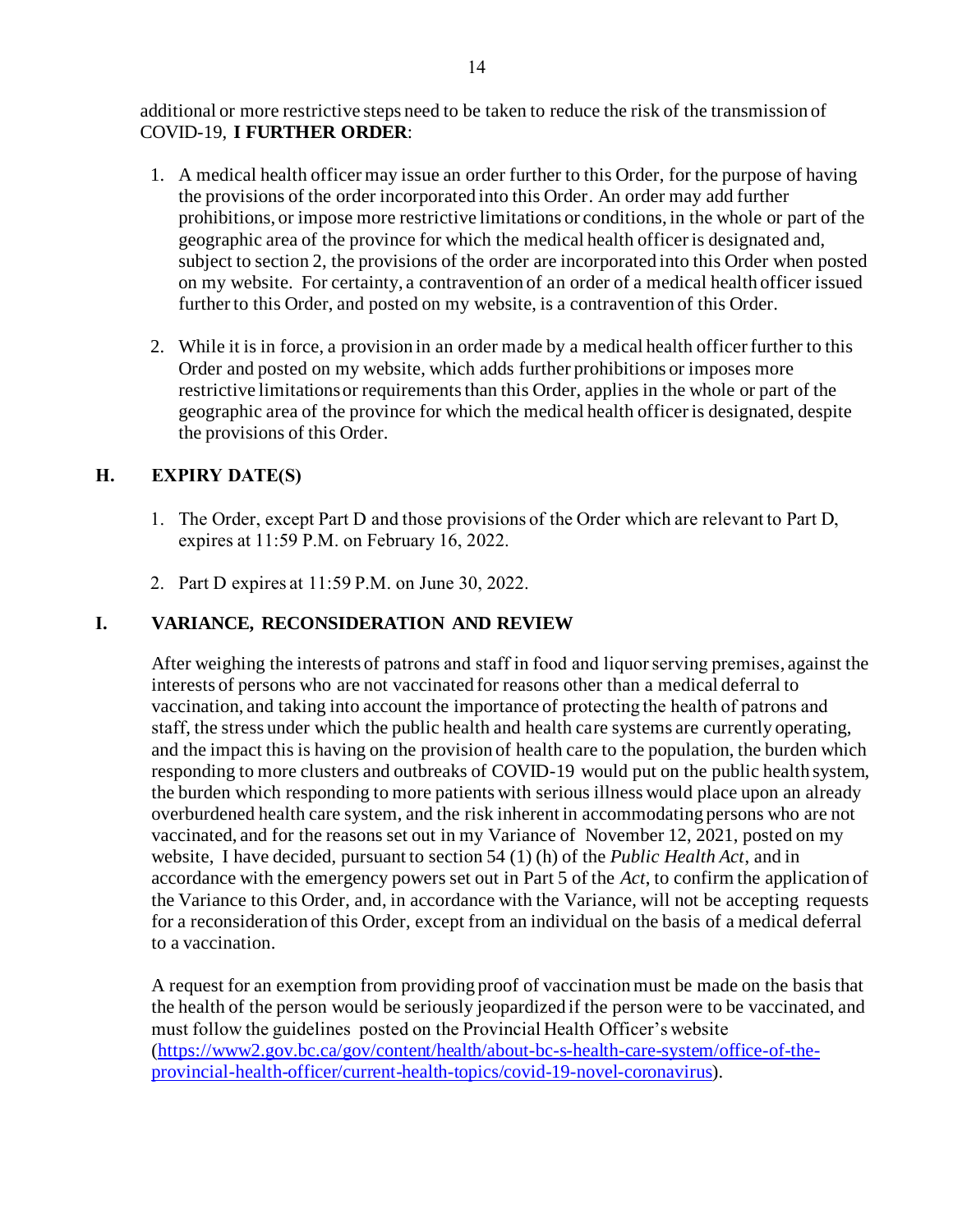A request under section 43 may be submitted to the Provincial Health Officer at [PHOExemptions@gov.bc.ca](mailto:PHOExemptions@gov.bc.ca) with the subject line "Request for Reconsideration about Proof of Vaccination".

Pursuant to section 54 (1) (h) of the *Public Health Act*, and in accordance with the emergency powers set out in Part 5 of the Act, I will not be accepting requests for a review of this Order.

#### **J. COMPLIANCE AND ENFORCEMENT**

You are required under section 42 of the *Public Health Act* to comply with this Order.

Failure to comply with this Order is an offence under section 99 (1) (k) of the *Public Health Act*.

If you fail to comply with this Order, I have the authority to take enforcement action against you under Part 4, Division 6 of the *Public Health Act.*

You may contact me at:

Dr. Bonnie Henry, Provincial Health Officer 4 th Floor, 1515 Blanshard Street P O Box 9648 STN PROV GOVT, Victoria BC V8W 9P4 Fax: (250) 952-1570 Email: [ProvHlthOffice@gov.bc.ca](mailto:ProvHlthOffice@gov.bc.ca)

DATED THIS: 7<sup>th</sup> day of February 2022

SIGNED: Richard

Bonnie Henry MD, MPH, FRCPC Provincial Health Officer

Delivery By: Posting on the BC Government and the BC Centre for Disease Control websites.

Enclosure: Excerpts of the *Public Health Act*.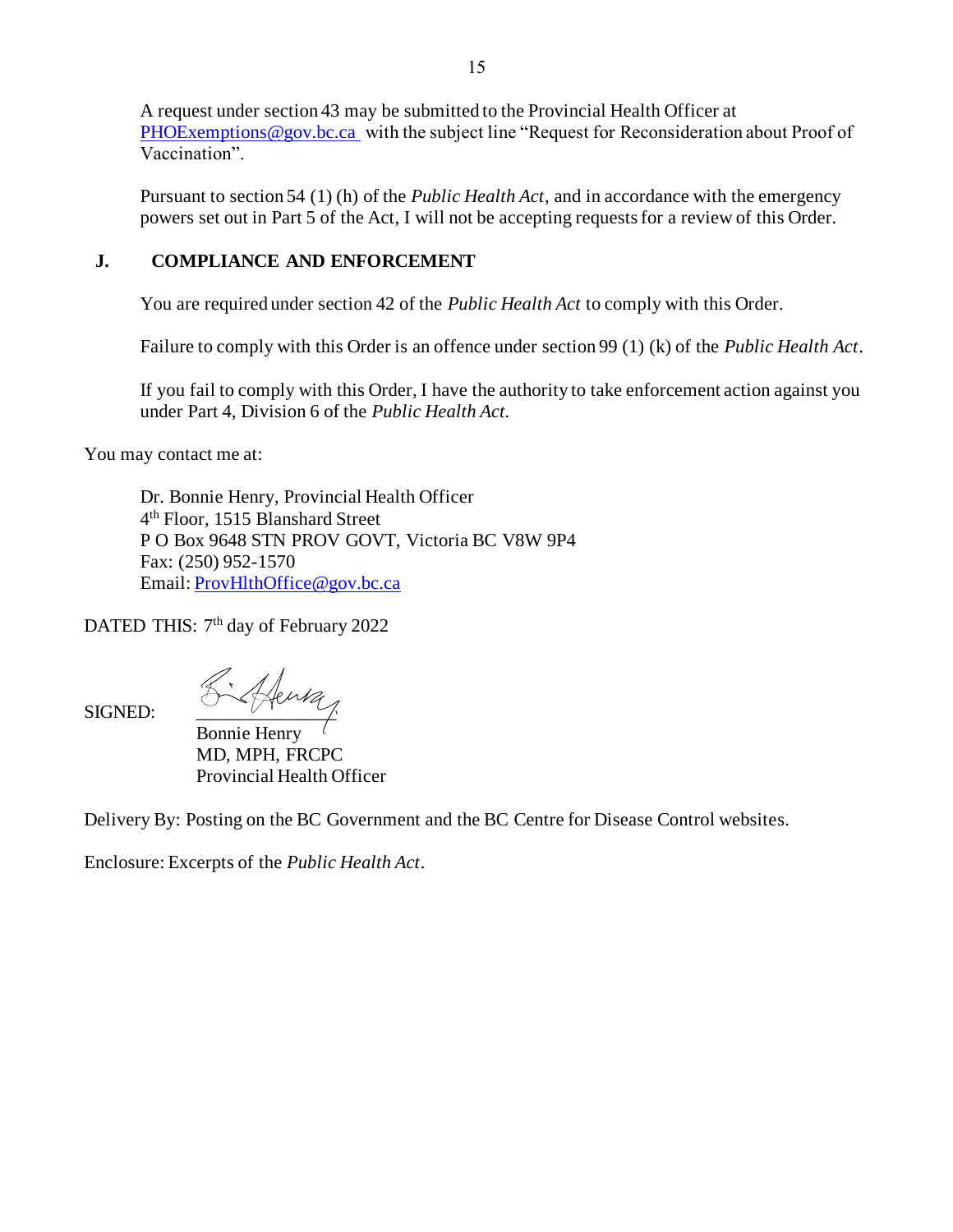#### **ENCLOSURE**

#### **Excerpts of the** *Public Health Act* **[SBC 2008] c. 28**

#### *Definitions*

**1** In this Act:

#### *"***health hazard***"* means

(a) a condition, a thing or an activity that

(i) endangers, or is likely to endanger, public health, or

(ii) interferes, or is likely to interfere, with the suppression of infectious agents or hazardous agents, or

(b) a prescribed condition, thing or activity, including a prescribed condition, thing or activity that

(i) is associated with injury or illness, or

(ii) fails to meet a prescribed standard in relation to health, injury or illness;

#### **When orders respecting health hazards and contraventions may be made**

**30** (1) A health officer may issue an order under this Division only if the health officer reasonably believes that

(a) a health hazard exists,

(b) a condition, a thing or an activity presents a significant risk of causing a health hazard,

(c) a person has contravened a provision of the Act or a regulation made under it, or

(d) a person has contravened a term or condition of a licence or permit held by the person under this Act.

(2) For greater certainty, subsection (1) (a) to (c) applies even if the person subject to the order is complying with all terms and conditions of a licence, a permit, an approval or another authorization issued under this or any other enactment.

#### **General powers respecting health hazards and contraventions**

**31** (1) If the circumstances described in section 30 *[when orders respecting health hazards and contraventions may be made]* apply, a health officer may order a person to do anything that the health officer reasonably believes is necessary for any of the following purposes:

(a) to determine whether a health hazard exists;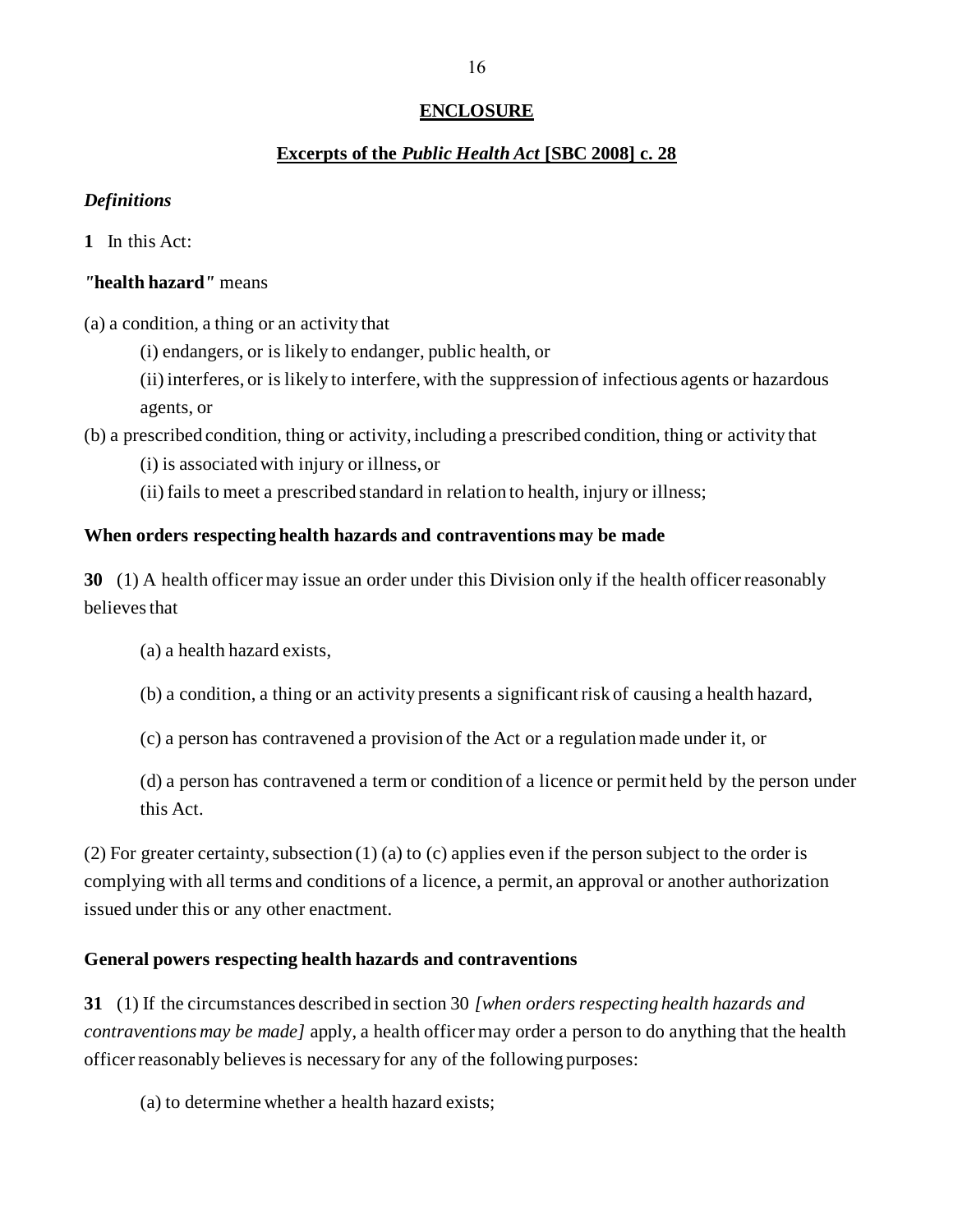(b) to prevent or stop a health hazard, or mitigate the harm or prevent further harm from a health hazard;

(c) to bring the person into compliance with the Act or a regulation made under it;

(d) to bring the person into compliance with a term or condition of a licence or permit held by that person under this Act.

(2) A health officer may issue an order under subsection (1) to any of the following persons:

(a) a person whose action or omission

(i) is causing or has caused a health hazard, or

(ii) is not in compliance with the Act or a regulation made under it, or a term or condition of the person's licence or permit;

(b) a person who has custody or control of a thing, or control of a condition, that

(i) is a health hazard or is causing or has caused a health hazard, or

(ii) is not in compliance with the Act or a regulation made under it, or a term or condition of the person's licence or permit;

(c) the owner or occupier of a place where

(i) a health hazard is located, or

(ii) an activity is occurring that is not in compliance with the Act or a regulation made under it, or a term or condition of the licence or permit of the person doing the activity.

#### **Specific powers respecting health hazards and contraventions**

**32** (1) An order may be made under this section only

(a) if the circumstances described in section 30 *[when orders respecting health hazards and contraventions may be made]* apply, and

(b) for the purposes set out in section 31 (1) *[general powers respecting health hazards and contraventions]*.

(2) Without limiting section 31, a health officer may order a person to do one or more of the following:

(a) have a thing examined, disinfected, decontaminated, altered or destroyed, including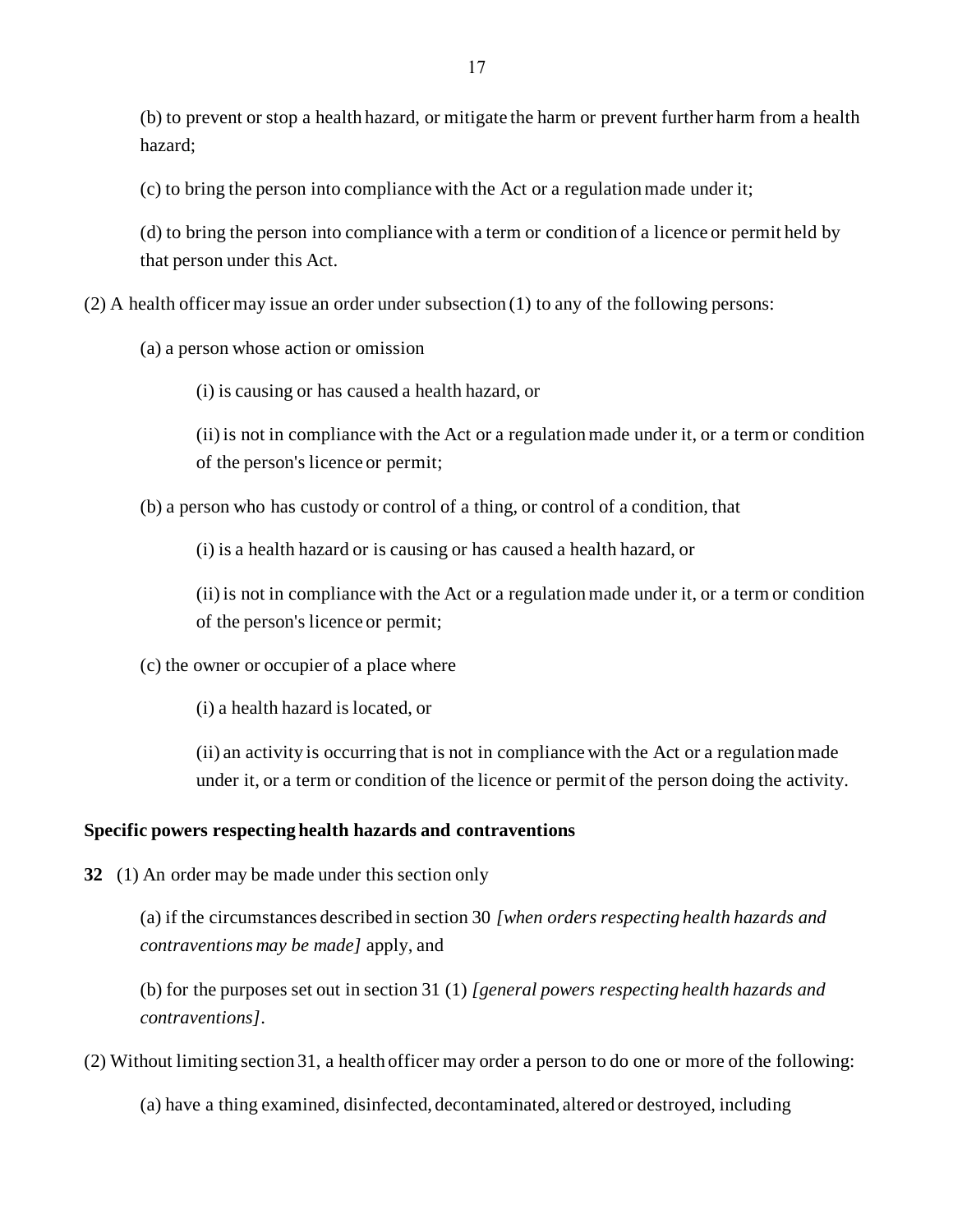(i) by a specified person, or under the supervision or instructions of a specified person,

(ii) moving the thing to a specified place, and

(iii) taking samples of the thing, or permitting samples of the thing to be taken;

(b) in respect of a place,

(i) leave the place,

(ii) not enter the place,

(iii) do specific work, including removing or altering things found in the place, and altering or locking the place to restrict or prevent entry to the place,

(iv) neither deal with a thing in or on the place nor dispose of a thing from the place, or deal with or dispose of the thing only in accordance with a specified procedure, and

(v) if the person has control of the place, assist in evacuating the place or examining persons found in the place, or taking preventive measures in respect of the place or persons found in the place;

(c) stop operating, or not operate, a thing;

(d) keep a thing in a specified place or in accordance with a specified procedure;

(e) prevent persons from accessing a thing;

(f) not dispose of, alter or destroy a thing, or dispose of, alter or destroy a thing only in accordance with a specified procedure;

(g) provide to the health officer or a specified person information, records, samples or other matters relevant to a thing's possible infection with an infectious agent or contamination with a hazardous agent, including information respecting persons who may have been exposed to an infectious agent or hazardous agent by the thing;

(h) wear a type of clothing or personal protective equipment, or change, remove or alter clothing or personal protective equipment, to protect the health and safety of persons;

(i) use a type of equipment or implement a process, or remove equipment or alter equipment or processes, to protect the health and safety of persons;

(j) provide evidence of complying with the order, including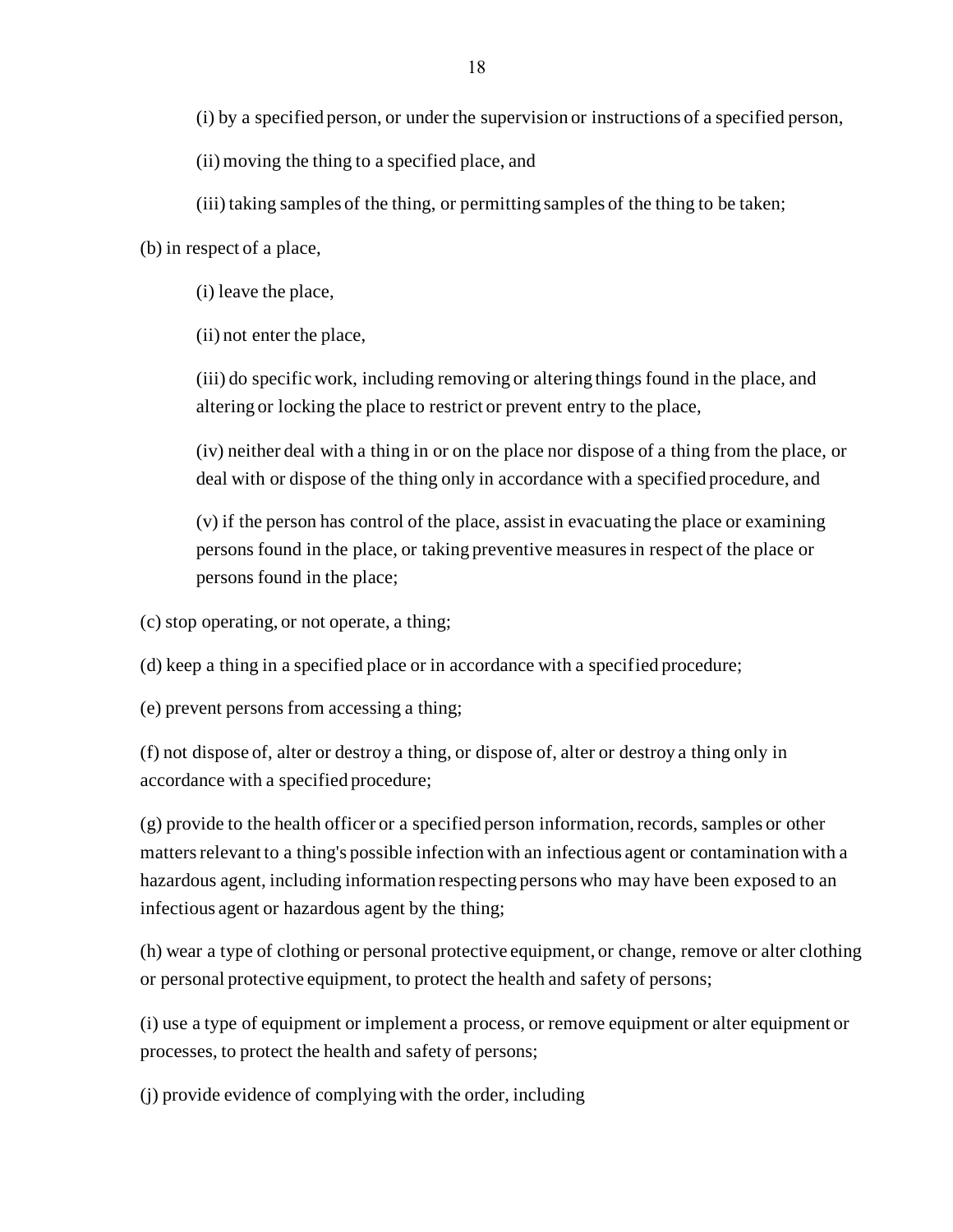(i) getting a certificate of compliance from a medical practitioner, nurse practitioner or specified person, and

(ii) providing to a health officer any relevant record;

(k) take a prescribed action.

(3) If a health officer orders a thing to be destroyed, the health officer must give the person having custody or control of the thing reasonable time to request reconsideration and review of the order under sections 43 and 44 unless

(a) the person consents in writing to the destruction of the thing, or

(b) Part 5 *[Emergency Powers]* applies.

#### **Contents of orders**

**39** (3) An order may be made in respect of a class of persons.

#### **Duty to comply with orders**

**42** (1) A person named or described in an order made under this Part must comply with the order.

(2) Subsection (1) applies regardless of whether the person leaves the geographic area for which the health officer who made the order is designated.

#### **Reconsideration of orders**

**43** (1) A person affected by an order, or the variance of an order, may request the health officer who issued the order or made the variance to reconsider the order or variance if the person

(a) has additional relevant information that was not reasonably available to the health officer when the order was issued or varied,

(b) has a proposal that was not presented to the health officer when the order was issued or varied but, if implemented, would

(i) meet the objective of the order, and

(ii) be suitable as the basis of a written agreement under section 38 *[may make written agreements]*, or

(c) requires more time to comply with the order.

- (2) A request for reconsideration must be made in the form required by the health officer.
- (3) After considering a request for reconsideration, a health officer may do one or more of the following:
	- (a) reject the request on the basis that the information submitted in support of the request
		- (i) is not relevant, or
		- (ii) was reasonably available at the time the order was issued;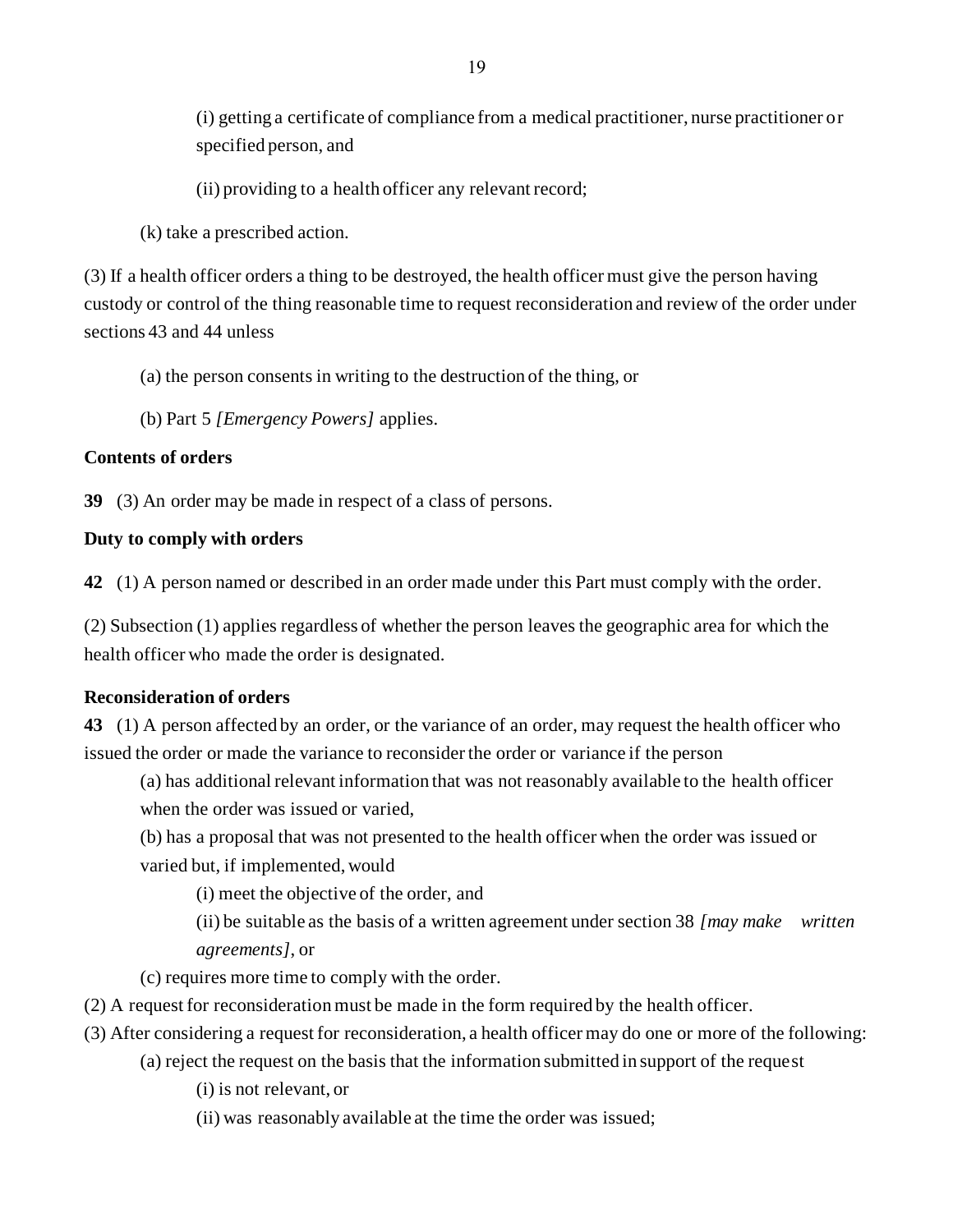(b) delay the date the order is to take effect or suspend the order, if satisfied that doing so would not be detrimental to public health;

(c) confirm, rescind or vary the order.

(4) A health officer must provide written reasons for a decision to reject the request under subsection (3)

(a) or to confirm or vary the order under subsection (3) (c).

(5) Following a decision made under subsection (3) (a) or (c), no further request for reconsideration may be made.

(6) An order is not suspended during the period of reconsideration unless the health officer agrees, in writing, to suspend it.

(7) For the purposes of this section,

(a)if an order is made that affects a class of persons, a request for reconsideration may be made by one person on behalf of the class, and

(b)if multiple orders are made that affect a class of persons, or address related matters or issues, a health officer may reconsider the orders separately or together.

(8) If a health officer is unable or unavailable to reconsider an order he or she made, a similarly designated health officer may act under this section in respect of the order as if the similarly designated health officer were reconsidering an order that he or she made.

#### **General emergency powers**

**54** (1) A health officer may, in an emergency, do one or more of the following:

(h) not reconsider an order under section 43 *[reconsideration of orders]*, not review an order under section 44 *[review of orders]* or not reassess an order under section 45 *[mandatory reassessment of orders]*;

#### **Emergency preventive measures**

**56** (1) The provincial health officer or a medical health officer may, in an emergency, order a person to take preventive measures within the meaning of section 16 *[preventive measures]*, including ordering a person to take preventive measures that the person could otherwise avoid by making an objection under that section.

(2) If the provincial health officer or a medical health officer makes an order under this section, a person to whom the order applies must comply with the order unless the person delivers to a person specified by the provincial health officer or medical health officer, in person or by registered mail,

(a) a written notice from a medical practitioner stating that the health of the person who must comply would be seriously jeopardized if the person did comply, and

(b) a copy of each portion of that person's health record relevant to the statement in paragraph

(a), signed and dated by the medical practitioner.